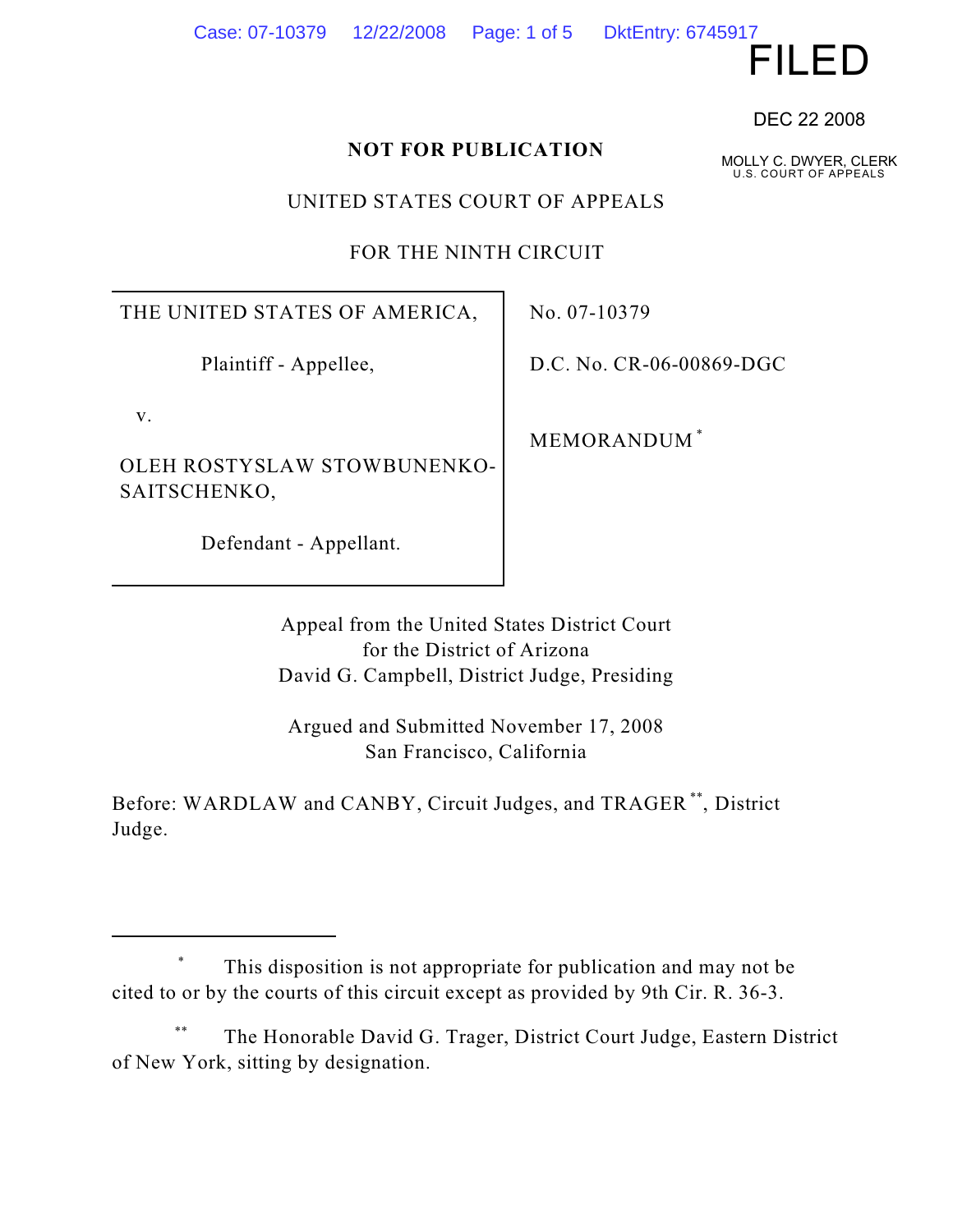#### **MEMORANDUM**

Oleh Rostylaw Stowbunenko-Saitschenko ("Stowbunenko") appeals his conviction and sentence for Bringing in Illegal Aliens to the United States under 8 U.S.C. § 1324(a)(2) and his conviction for Encouraging Illegal Aliens to Enter the United States under 8 U.S.C. § 1324(a)(1)(A)(iv) and (a)(1)(A)(v)(i). These convictions resulted from an incident in which Stowbunenko, a naturalized American citizen who claims to be a member of an Indian tribe known as the Little Shell Pembina Band of North America ("PNLSB"), issued certificates of PNLSB membership to two Mexican nationals and then attempted to cross the border from Mexico to the United States with the Mexican nationals. At Stowbunenko's urging, the Mexican nationals tried to use their tribal membership documents to secure entry to the United States. Stowbunenko was convicted of the above counts following a jury trial and sentenced principally to time served.

On appeal, Stowbunenko contends that (1) he and the Mexican nationals had a right to cross the U.S.-Mexico border because of their tribal membership as a result of either (a) the PNLSB's aboriginal right of passage or (b) the tribe's inherent sovereign rights,  $(2)$  his jury instructions violated the Fifth Amendment

 $<sup>1</sup>$  Stowbunenko's brief does not state this claim with precision, but the issue</sup> is considered here for the sake of completeness.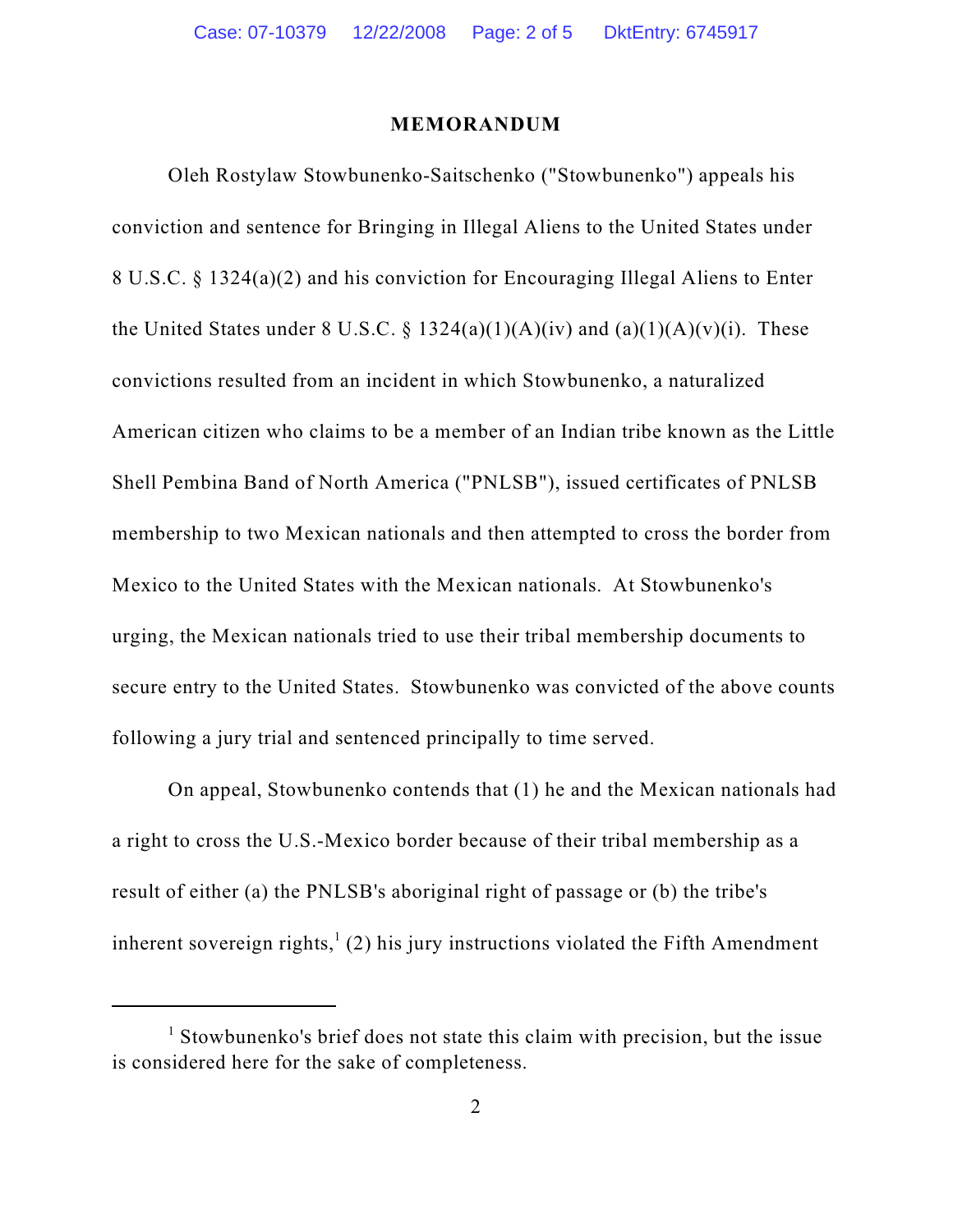in that they instructed the jury to convict without regard to any tribal affiliation, and (3) remand to the district court is necessary (a) to correct the district court's judgment, which erroneously indicates that Stowbunenko's conviction for 8 U.S.C.  $\S$  1324(a)(2) is a class E felony, when it is actually a class A misdemeanor, and (b) for resentencing because the district court misunderstood the severity of the offense. This court has jurisdiction pursuant to 28 U.S.C. § 1291.

On all matters of substance we affirm the district court. The case is, however, remanded for the limited purpose of correcting the judgment to reflect that Stowbunenko's conviction for Bringing in Illegal Aliens to the United States under 8 U.S.C. § 1324(a)(2) is a misdemeanor rather than a felony.

#### **DISCUSSION**

We reject Stowbunenko's claim that his convictions are invalid because the Mexican nationals, as PNLSB members, had an aboriginal and a sovereign right to cross the U.S.-Mexico border. $<sup>2</sup>$  First, there is no indication in the record that the</sup> PNLSB has either an aboriginal or sovereign right to cross the U.S.-Mexico border. Both of these types of rights require that the claimed right have been traditionally

 $<sup>2</sup>$  It is far from clear that the PNLSB is a recognized Indian tribe and that the</sup> Mexican nationals are members. However, these facts are assumed for purposes of argument.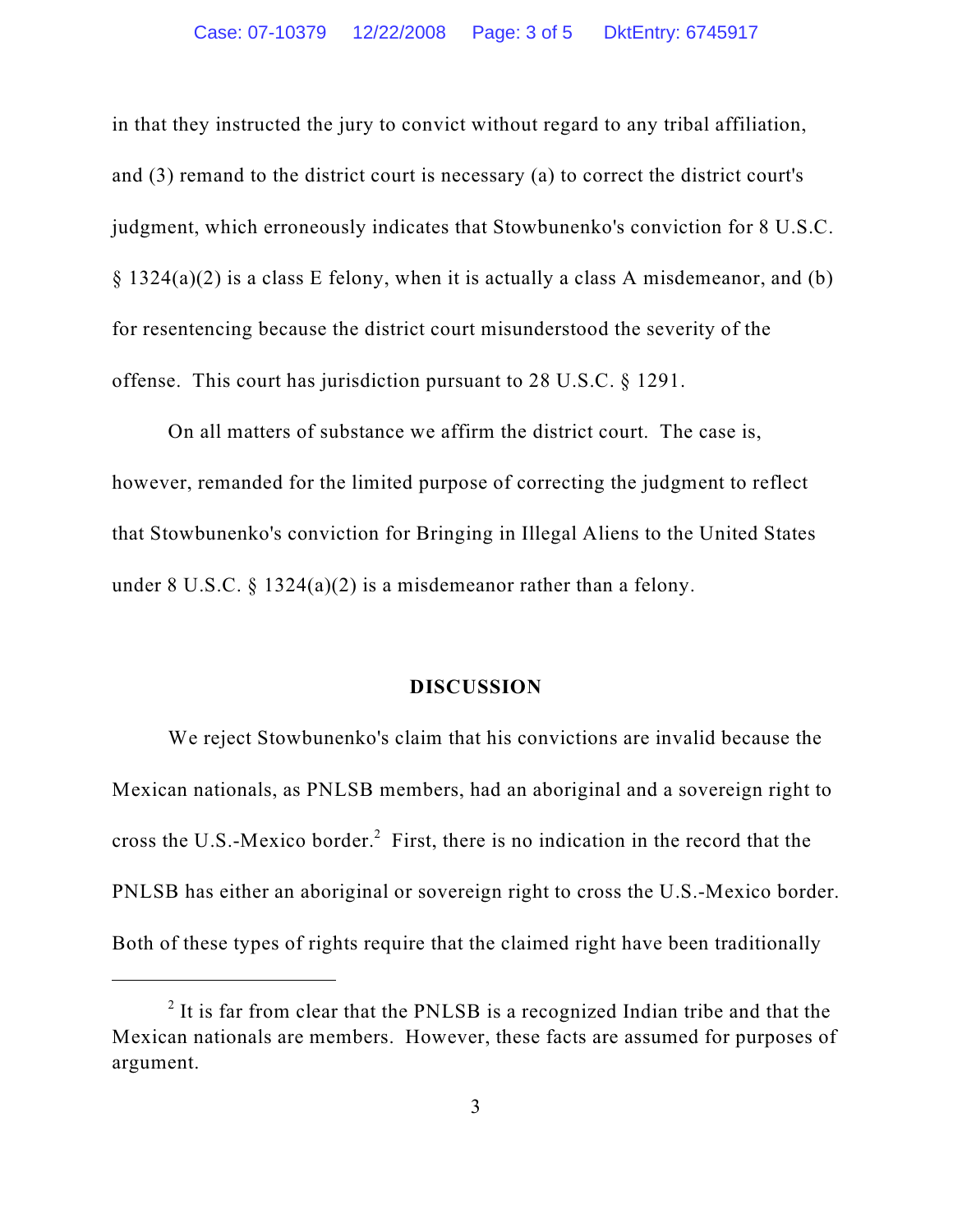exercised. See Wahkiakum Band of Chinook Indians v. Bateman, 655 F.2d 176, 180 n.12 (9th Cir. 1981) (discussing aboriginal rights); State of Montana v. Gilham, 133 F.3d 1133, 1137 (9th Cir. 1998) (discussing tribal sovereignty). There is no evidence that the PNLSB exercised a traditional right to cross the U.S.- Mexico border. Indeed, their land claims are in North Dakota and Minnesota – far from Mexico. Nor is there a treaty guaranteeing the PNLSB a right to cross the U.S.-Mexico border. Because there is no aboriginal or treaty right to cross the U.S.-Mexico border, the generally applicable immigration laws govern the defendants' conduct even if they are Indian tribal members. See Donovan v. Coeur d'Alene Tribal Farm, 751 F.2d 1113, 1115 (9th Cir. 1985). This finding also disposes of Stowbunenko's claim that the jury instructions violated his Fifth Amendment rights as the instruction that his guilt did not depend on tribal membership was substantially correct.

Though the convictions stand, a remand is necessary to correct a clerical error in the district court's judgment. Stowbunenko correctly notes that the district court erroneously entered his conviction for Bringing in Illegal Aliens to the United States as a felony when it is in fact a class A misdemeanor. See 8 U.S.C.  $\S$  1324(a)(2)(A); 18 U.S.C.  $\S$  3559(a)(6). A remand is therefore appropriate to correct this error. There is, however, no basis for resentencing as the district court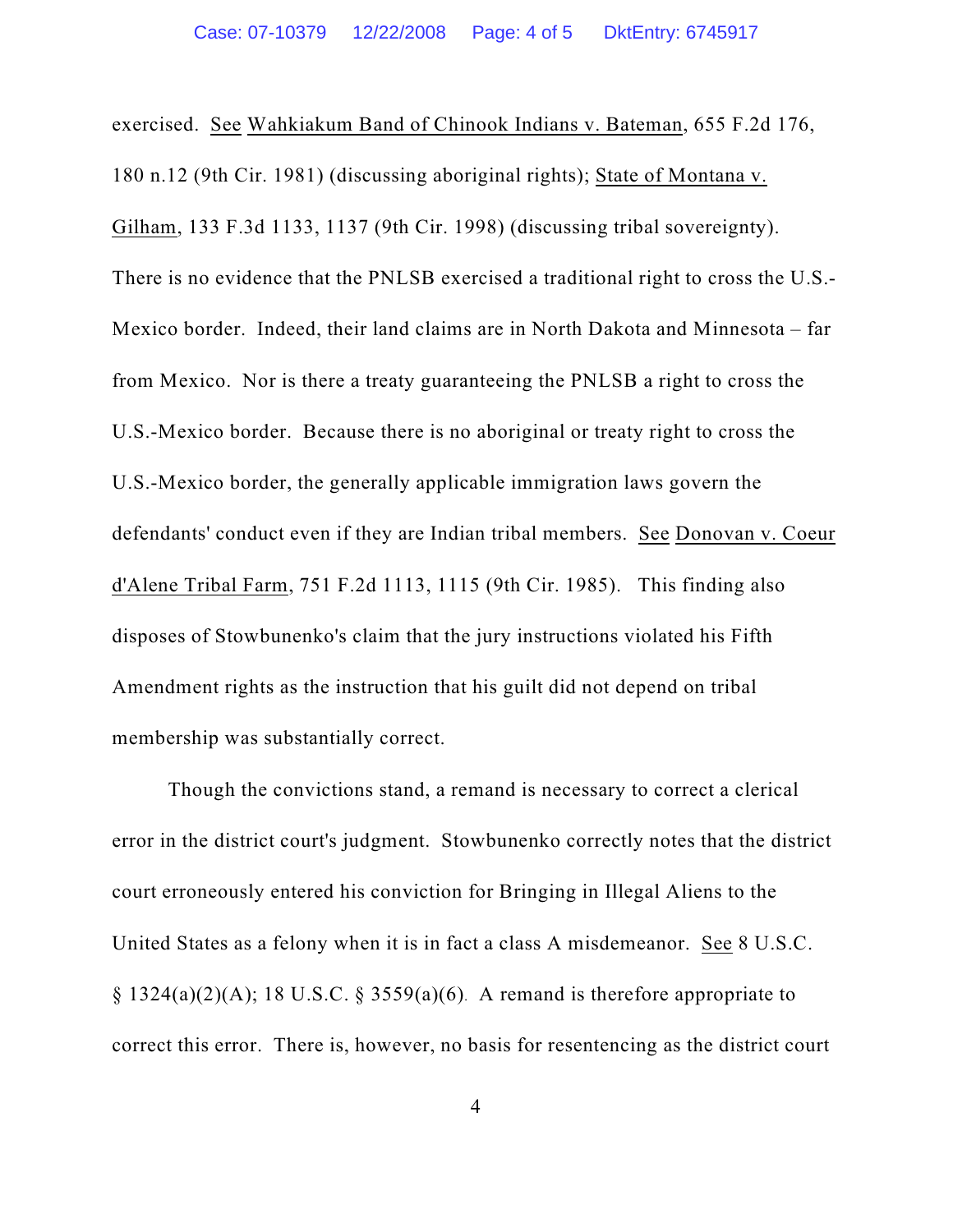appears to have understood the gradation of the charge when it imposed the sentence, if not when it composed its written judgment more than two months later. Accordingly, the case is remanded for the limited purpose of correcting the judgment to reflect the fact that Stowbunenko's conviction for Bringing in Illegal Aliens to the United States is a class A misdemeanor.

#### **AFFIRMED IN PART AND REMANDED IN PART**.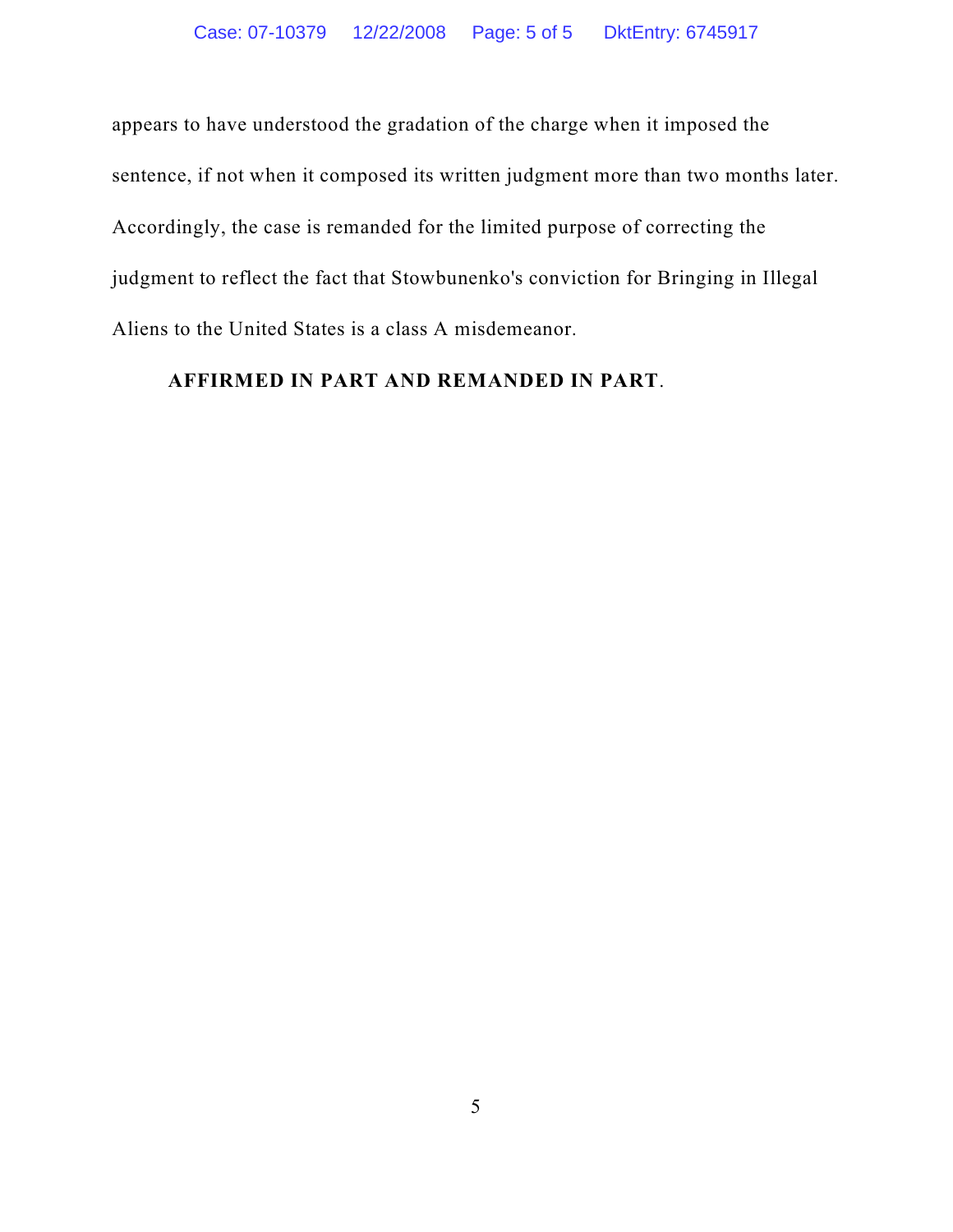## **United States Court of Appeals for the Ninth Circuit Office of the Clerk**

95 Seventh Street; San Francisco, California 94103

## **General Information Judgment and Post-Judgment Proceedings**

### **Judgment**

This Court has filed and entered the attached judgment in your case. Fed. R. App. P. 36. Please note the file stamp date on the attached decision because all of the dates described below run from that date, not from the date you receive this notice.

## **Mandate (Fed. R. App. P. 41; 9th Cir. R. 41-1, 2)**

**•** The mandate will issue seven (7) calendar days after the expiration of the time for filing a petition for rehearing or seven (7) calendar days from the denial of a petition for rehearing, unless the court directs otherwise. If a stay of mandate is sought, an original and four (4) copies of the motion must be filed. The mandate is sent only to the district court or agency, we do not provide a copy to the parties.

## **Publication of Unpublished Disposition (9th Cir. R. 40-2)**

**•** An order to publish a previously unpublished memorandum disposition extends the time to file a petition for rehearing to 14 days after the date of the order of publication or, in all civil cases in which the United States or an agency, or officer thereof is a party, 45 days after the date of the order of publication. 9th Cir. R. 40-2.

## **Petition for Panel Rehearing (Fed. R. App. P. 40; 9th Cir. R. 40-1) Petition for Rehearing En Banc (Fed. R. App. P. 35; 9th Cir. R. 35-1 to 4)**

## **(1) A. Purpose (Panel Rehearing):**

- A petition for panel rehearing should only be made to direct the Court's attention to one or more of the following situations:
	- < A material point of fact or law overlooked in the decision;
	- $\blacktriangleright$  A change in the law which occurred after the case was submitted and which appears to have been overlooked by the panel;
	- < An apparent conflict with another decision of the court which was not addressed in the opinion.
- Petitions which merely reargue the case should not be filed.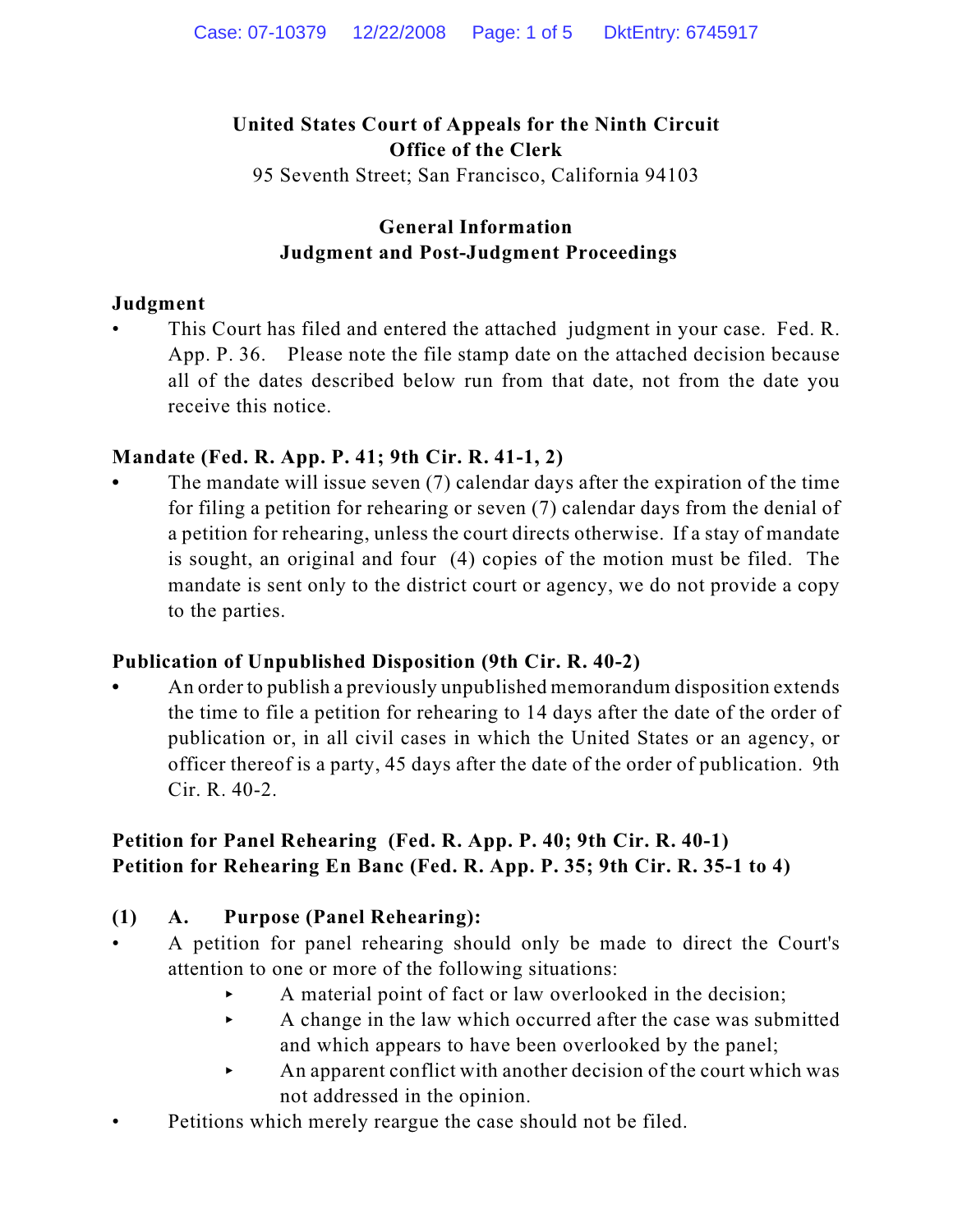## **B. Purpose (Rehearing En Banc)**

- Parties should seek en banc rehearing only if one or more of the following grounds exist:
	- $\triangleright$  Consideration by the full court is necessary to secure or maintain uniformity of its decisions; or
	- < The proceeding involves a question of exceptional importance; or
	- $\blacktriangleright$  The opinion directly conflicts with an existing opinion by another court of appeals and substantially affects a rule of national application in which there is an overriding need for national uniformity.

# **(2) Deadlines for Filing:**

- < A petition for rehearing may be filed within fourteen (14) days from entry of judgment. Fed. R. App. P. 40 (1)
- $\triangleright$  If the United States or an agency or officer thereof is a party in a civil appeal, the time for filing a petition for rehearing is 45 days from entry of judgment. Fed. R. App. P. 40 (1)
- < If the mandate has issued, the petition for rehearing should be accompanied by a motion to recall the mandate.
- See Advisory Note to 9th Cir. R. 40-1 (petitions must be received on the due date).
- $\triangleright$  *See 9th Cir. R. 40-2* (motion to publish unpublished disposition)

# **(3) Statement of Counsel**

• A petition should contain an introduction stating that, in counsel's judgment, one or more of the situations described in the "purpose" section above exist. The points to be raised must be stated clearly.

# **(4) Form & Number of Copies**

- The format is governed by 9th Cir. R. 40-1 and Fed. R. App. P.  $32(c)(2)$ .
- The petition shall not exceed 15 pages unless it complies with the alternative length limitations of 4,200 words or 390 lines of text.
- An answer, when ordered by the Court, shall comply with the same length limitations as the petition.
- If an unrepresented litigant elects to file a form brief pursuant to Circuit Rule 28-1, a petition for panel rehearing or for rehearing en banc need not comply with Fed. R. App. P. 32.
- The petition or answer must be accompanied by a certificate of compliance found at Form 11.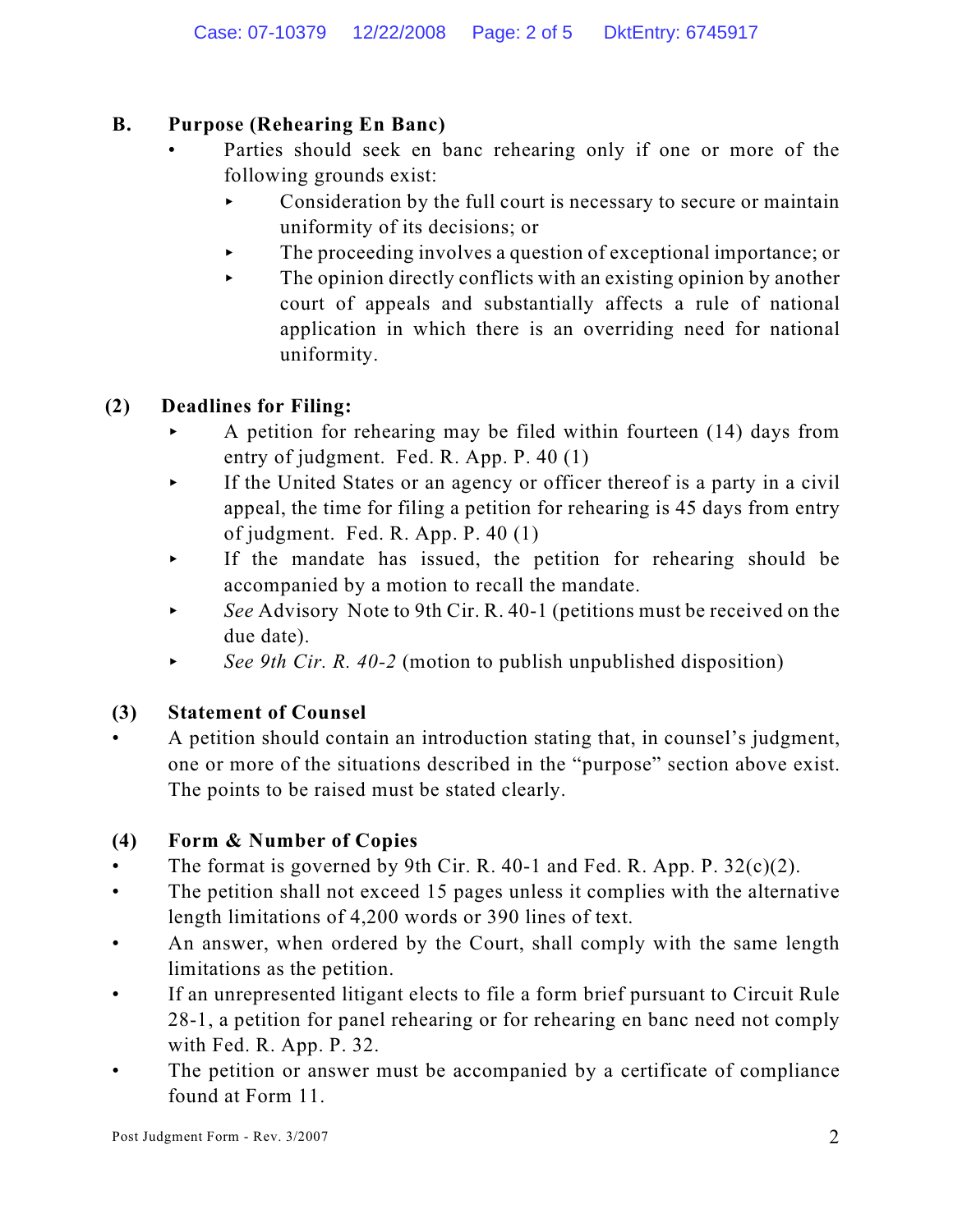- If a petition for panel rehearing does not include a petition for rehearing en banc, the movant shall file an original and 3 copies.
- If the petition for panel rehearing includes a petition for rehearing en banc, the movant shall file an original and 50 copies.

## **Bill of Costs (Fed. R. App. P. 39, 9th Cir. R. 39-1)**

- The bill of costs must be filed within 14 days after entry of judgment.
- See attached form for additional information.

### **Attorney's Fees**

- Circuit Rule 39-1 describes the content and due dates for attorney fee applications.
- Any relevant forms are available on our website [www.ca9.uscourts.gov](http://www.ca9.uscourts.gov) or by telephoning 415 355-7806.

### **Petition for Writ of Certiorari**

Please refer to the Rules of the United States Supreme Court at [www.supremecourtus.gov](http://www.supremecourtus.gov)

#### **Counsel Listing in Published Opinions**

- Please check counsel listing on the attached decision.
- If there are any errors in a published opinion, please notify **in writing within 10 days**:
	- < West Publishing Company; 610 Opperman Drive; PO Box 64526; St. Paul, MN 55164-0526 (Attn: Kathy Blesener, Senior Editor), and
	- < Clerk, U.S. Court of Appeals; PO Box 193939; San Francisco, CA 94119-3939 (Attn: Opinions Clerk).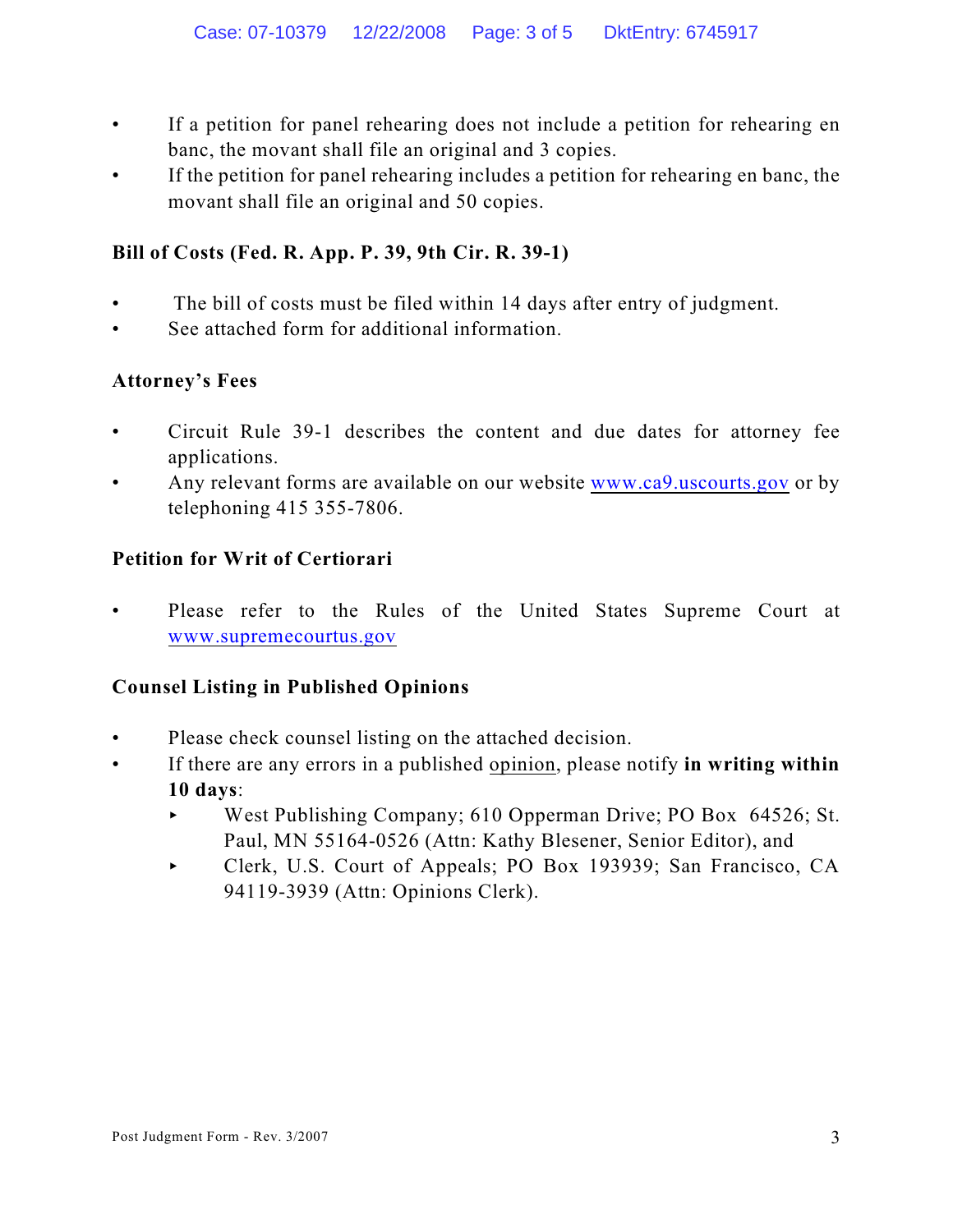**Form 10. Bill of Costs** *. . . . . . . . . . . . . . . . . . . . . . . . . . . . . . . . . . . . . . . . . . . . . . . . . . . . . . . . . . . . . . (Rev. 1-1-05)*

#### **United States Court of Appeals for the Ninth Circuit**

#### **BILL OF COSTS**

Note: If you wish to file a bill of costs, it MUST be submitted on this form and filed, with the clerk, with proof of service, within 14 days of the date of entry of judgment, and in accordance with Circuit Rule 39-1. A late bill of costs must be accompanied by a motion showing good cause. Please refer to FRAP 39, 28 U.S.C. § 1920, and Circuit Rule 39-1 when preparing your bill of costs.

\_\_\_\_\_\_\_\_\_\_\_\_\_\_\_\_\_ v. \_\_\_\_\_\_\_\_\_\_\_\_\_\_\_\_\_ CA No. \_\_\_\_\_\_\_\_\_\_\_\_\_\_\_

The Clerk is requested to tax the following costs against:\_\_\_\_\_\_\_\_\_\_\_\_\_\_\_\_\_\_\_\_\_\_\_

| Cost<br>Taxable<br>under FRAP 39,<br>28 U.S.C. § 1920,<br>Circuit Rule 39-1 | <b>REQUESTED</b><br>Each Column<br>Must Be Completed |                      |                     |                             | <b>ALLOWED</b><br>To Be Completed by the Clerk |                   |                  |                             |
|-----------------------------------------------------------------------------|------------------------------------------------------|----------------------|---------------------|-----------------------------|------------------------------------------------|-------------------|------------------|-----------------------------|
|                                                                             | No.<br>of<br>Docs.*                                  | Pages<br>per<br>Doc. | Cost per<br>Page ** | <b>TOTAL</b><br><b>COST</b> | No.<br>of<br>Docs.                             | Pages per<br>Doc. | Cost per<br>Page | <b>TOTAL</b><br><b>COST</b> |
| Excerpt of Record                                                           |                                                      |                      |                     |                             |                                                |                   |                  |                             |
| Appellant's Brief                                                           |                                                      |                      |                     |                             |                                                |                   |                  |                             |
| Appellee's Brief                                                            |                                                      |                      |                     |                             |                                                |                   |                  |                             |
| Appellant's Reply<br><b>Brief</b>                                           |                                                      |                      |                     |                             |                                                |                   |                  |                             |
| Other                                                                       |                                                      |                      |                     |                             |                                                |                   |                  |                             |
|                                                                             | \$                                                   | <b>TOTAL</b>         |                     |                             | $\mathbb{S}$                                   |                   |                  |                             |